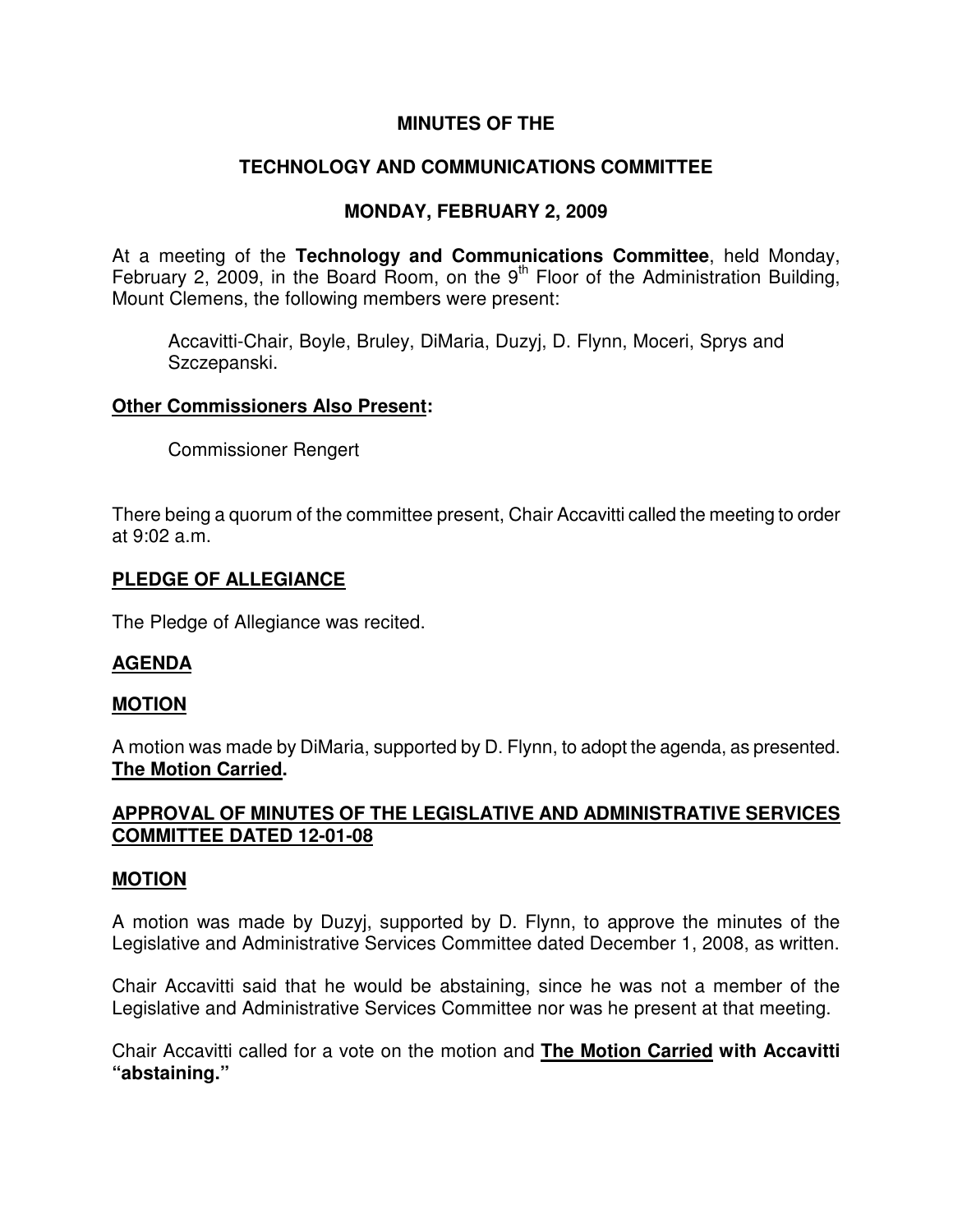## **DEPARTMENT OF INFORMATION TECHNOLOGY 2008 ACCOMPLISHMENTS REPORT**

### **MOTION**

A motion was made by Sprys, supported by Boyle, to receive and file the Department of Information Technology 2008 Accomplishments Report.

Ms. Zerkowski referred to information that was provided in committee packets and gave a verbal presentation.

The following commissioners spoke: Bruley and Chair Accavitti.

Chair Accavitti called for a vote on the motion and **The Motion Carried.** 

## **MONTHLY REPORT FROM OFFICE OF PUBLIC AFFAIRS**

A copy of Mr. Frame's report was distributed.

#### **MOTION**

A motion was made by Duzyj, supported by D. Flynn, to receive and file the report from the Director, Office of Public Affairs.

The following commissioners spoke: Szczepanski and Duzyj.

Chair Accavitti called for a vote on the motion and **The Motion Carried.**

### **REPORT FROM LOBBYIST**

#### **MOTION**

A motion was made by Sprys, supported by Moceri, to receive and file the report from the Lobbyist.

Mr. Hingst gave an overview of his two-page report dated January 23, 2009. Key topics discussed included: Road Commission Bills and Meetings Being Scheduled.

There were no questions for Mr. Hingst.

Chair Accavitti called for a vote on the motion and **The Motion Carried.**